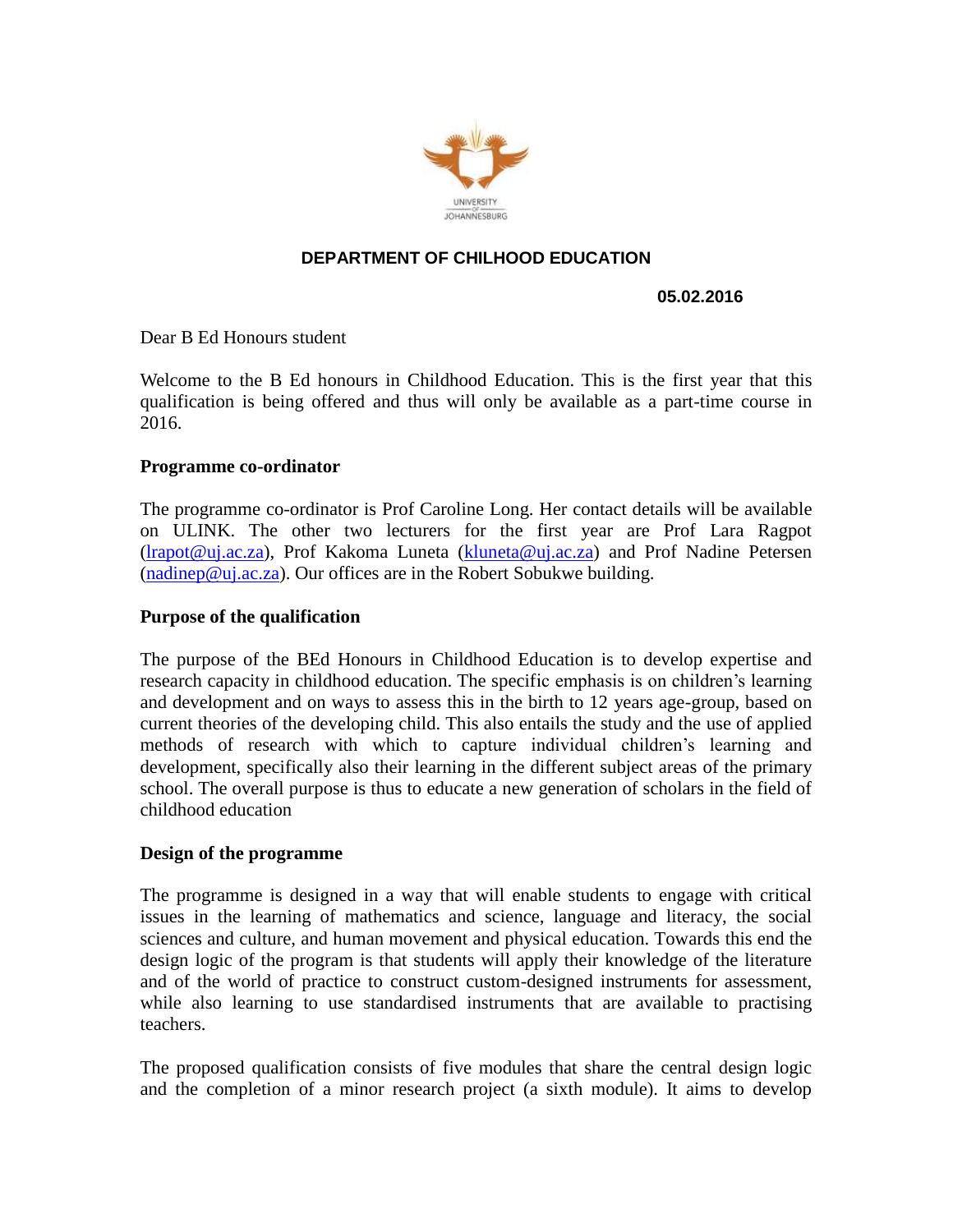applied research capacity by exposing students to the process of constructing assessments and conducting evaluations, and by exploring the theories of assessment and evaluation with particular emphasis given to how they apply to the various content domains of childhood education.

A compulsory module on learning and development in childhood will form a foundational module in which students will learn the cornerstone theories of cognitive-, physical-, social- and emotional development of children. Two additional compulsory modules on research methodology and assessment and evaluation will inform the choice of elective and the research project. This means that students will be given the choice of two elective modules from the following four: of four electives, namely 1) mathematics and science, 2) language and literacy, 3) the social sciences and culture and 4) human movement and physical education in their second year of study (2017).

| <b>Module Name</b>                                         | Compulsory      | Year  | Credits          |
|------------------------------------------------------------|-----------------|-------|------------------|
|                                                            | or elective     | of    |                  |
|                                                            |                 | study |                  |
| Learning and development in childhood                      | Compulsory      | One   | 20               |
| Assessment and evaluation in/of childhood education        | Compulsory      | One   | 20               |
| Research methodology for/in childhood education inquiry    | Compulsory      | One   | 30               |
| a)Learning in the primary school: Mathematics and science  | Elective        | Two   | $10 \text{ X} 2$ |
| b) Learning in the primary school: Language and literacy   |                 |       | $=20$            |
| c) Learning in the primary school: The social sciences and | <i>Students</i> |       |                  |
| culture                                                    | chose two       |       |                  |
| d) Learning in the primary school: Human movement and      |                 |       |                  |
| physical education                                         |                 |       |                  |
| Research project                                           | Compulsory      | Two   | 30               |

#### **Programme credits are allocated as follows to each module:**

## **Contact sessions**

There are 12 contact sessions scheduled for each of the modules. These take place on a Saturday between 08.30 and 16.30 at the lecture venues at the Funda UJabule School on the Soweto campus. Entrance to the venue is from the access road after the main university entrance (on Chris Hani Baragwanath). Please see attached timetable and map.

It is incumbent on you to attend all contact sessions. Out-of-class learning will be promoted through the use of learning groups and all communication is uploaded onto ULINK. Thus please consult your course link regularly to see communication from your lecturers and to download readings and access other course materials. No printed study guides will be available. You are welcome to download and print these yourself from ULINK.

# **Textbooks and prescribed readings**

Your individual course lecturers will advise you about the prescribed readings and texts to read. As a start the following are fundamental texts to procure: